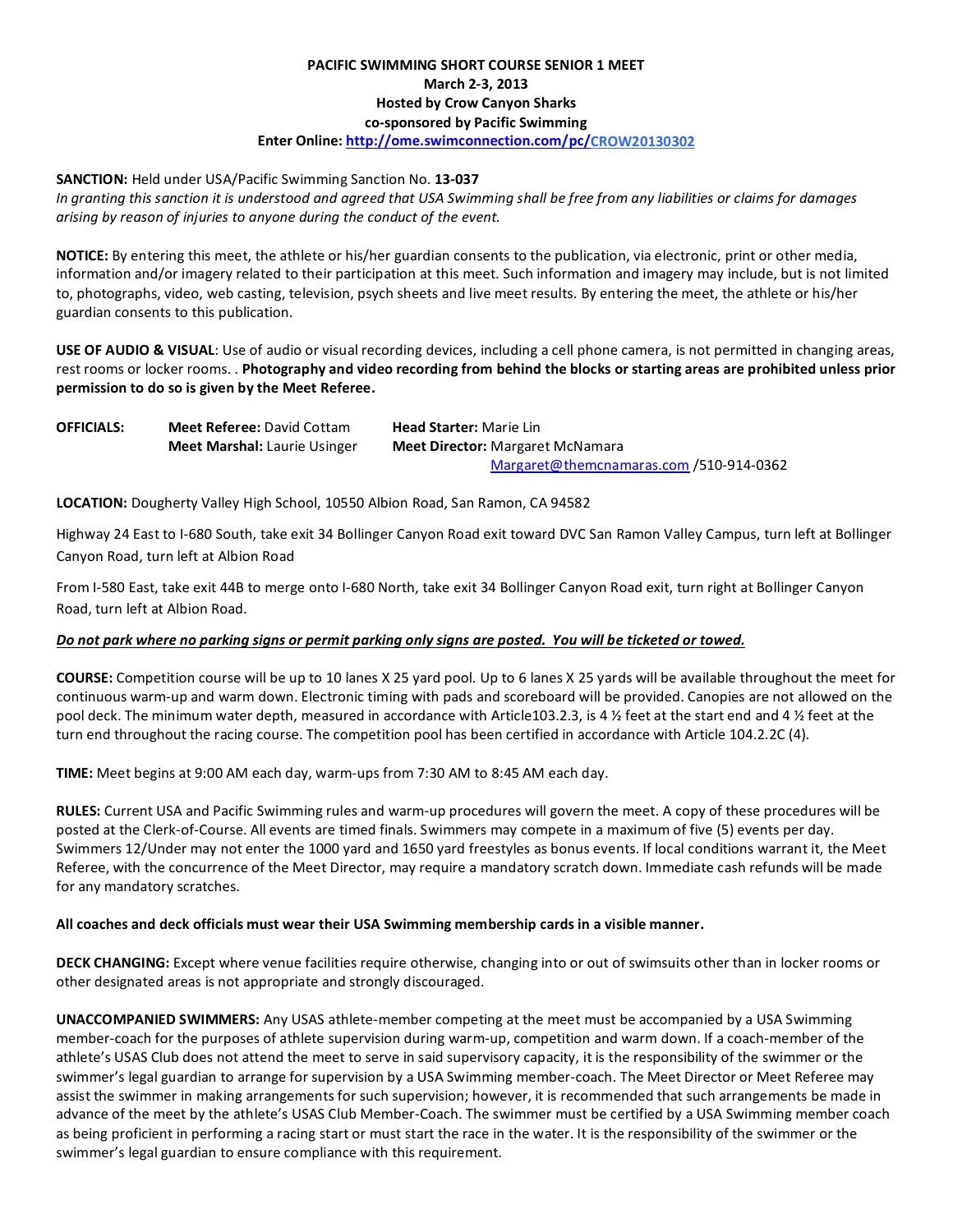**RESTRICTIONS:** No glass containers are allowed on the pool deck or in the locker room areas. Smoking and the use of tobacco products are prohibited in all areas of the meet venue. The sale and use of alcoholic beverages is prohibited in all areas of the meet venue.

**ELIGIBILITY:** Swimmers must be current members of USA-S. The meet host must check all swimmer registrations against SWIMS database, and if not found to be registered, the Meet Director shall accept the registration at the meet (a \$10 surcharge will be added to the regular registration fee). Duplicate registrations will be refunded by mail. The meet is limited to those swimmers who have met the 2013 Pacific Swimming Senior I time standards. Swimmers thirteen years and older will be considered entered in Senior Level 1 and 2 meets without proof of time. These events should be entered with the entry time. Swimmers 12 years of age and under must meet the time standard and will be subject to proof of time using the USA SWIMS database as a standard. The time must have been achieved prior to the closing data for entries for the meet. Swimmers 12 years of age and younger who have provable times in one or more events may enter 2 additional bonus events for the meet (1000 yard & 1650 yard freestyles are excluded from bonus events). Disabled swimmers are welcomed to attend this meet and should contact the Meet Director or Head Referee regarding special accommodations on the entry times and seeding per Pacific Swimming policy.

**CHECK-IN:** The meet will be deck seeded. Swimmers must check-in at the Clerk-of-Course. Close of check-in for all events shall be no more than 60 minutes before the estimated time of the start of the first heat of the event. No event shall be closed more than 30 minutes before the scheduled start of the session. Swimmers who do not check-in will not be allowed to compete in the event.

**SCRATCH RULE:** Swimmers entered in an individual event in a Senior 1 or Senior 3 meet that is seeded on the deck that have checked in for that event, must swim in the event unless they notify the clerk of the course before seeding for that event has begun that they wish to scratch. Failure to swim an event will result in being barred from their next individual event in which the swimmer is entered on that day or the next meet day, whichever is first.

**ENTRY FEES**: \$5.50 per individual event. \$8.00 per Swimmer (Participation Fee). No refunds.

# **Mail check with entries to: Shark's Swimming Margaret McNamara 3120 Gibbons Drive Alameda, CA 94501**

**MAILED OR HAND DELIVERED ENTRIES**: Entries must be on the attached consolidated entry form. Forms must be filled out completely and printed clearly with swimmers best time. Entries must be entered using the current Pacific Swimming procedure: "A swimmer who qualifies Senior 1 in a specific stroke and distance will be considered qualified in the same stroke and distance in all courses. If the time was made SCY and it is a SCM or LCM meet, enter your SCY time. If the time was made SCM and it is a SCY or an LCM meet, enter your SCM time. If the time was made LCM and it is a SCY or an SCM meet, enter your LCM time. When entering a meet, if your qualifying time is in yards enter the yards time and put a "Y" after the time. If the qualifying time is in short course meters, enter that time with an "S" after it. If the qualifying time is in long course meters then enter that time with an "L" after it. No time conversions will be accepted. Entries with "NO TIME" will be rejected. Entries must be postmarked by midnight, **Tuesday, February 19, 2013** or hand delivered will be accepted if they are received with appropriate fees no later than 6:00 pm on **Wednesday, February 20, 2013**. No late entries will be accepted via mail or email. No refunds will be made, except mandatory scratch downs. Requests for confirmation of receipt of entries should include a self-addressed envelope.

## **ONLINE ENTRIES**: You may enter this meet online or by U.S. mail. To enter on-line go to

http://ome.swimconnection.com/pc/CROW20130302 to receive an immediate entry confirmation. This method requires payment by credit card. Swim Connection LLC charges a processing fee for this service, equal to \$1 per swimmer plus 5% of the total entry fees. Please note that the processing fee is a separate fee from the entry fees. If you do not wish to pay the processing fee, enter the meet using mail entry. Entering online is a convenience, is completely voluntary, and is in no way required or expected of a swimmer by Pacific Swimming. **Online entries will be accepted through 11:59P on Saturday, February 23, 2013.** 

#### **AWARDS:** None

**ADMISSION FEE**: Free. A two-day program will be available for \$3.00.

**HOSPITALITY:** There will be hospitality available for coaches, officials, timers, and volunteers. Lunches will be provided for coaches and working deck officials.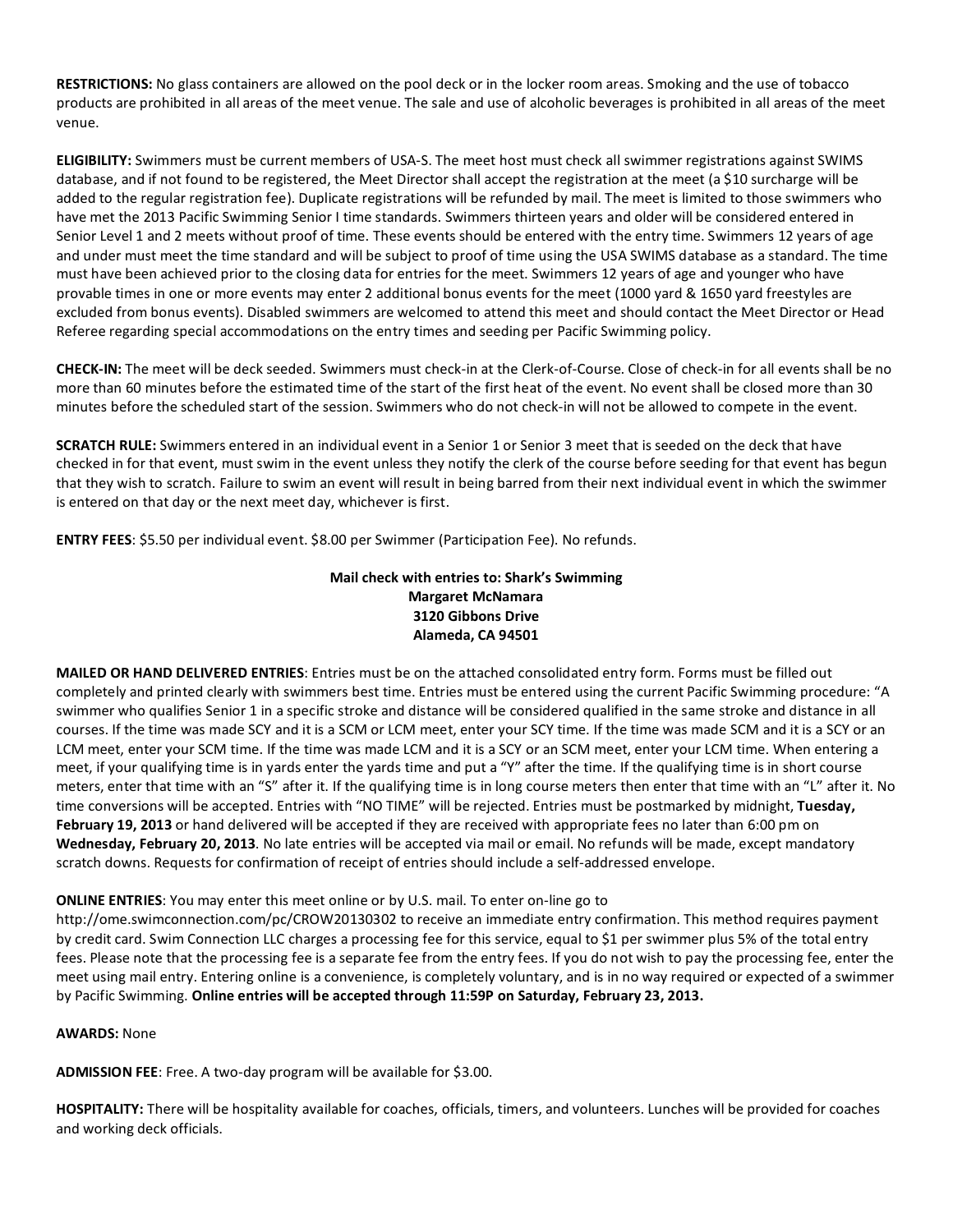**MISCELLANEOUS:** No overnight parking is allowed. No noise makers allowed in the pool facility.

| <b>Order of Events</b>  |                       |              |  |  |  |  |  |  |  |  |  |  |
|-------------------------|-----------------------|--------------|--|--|--|--|--|--|--|--|--|--|
| Saturday, March 2, 2013 |                       |              |  |  |  |  |  |  |  |  |  |  |
| Women's Event#          | Event                 | Men's Event# |  |  |  |  |  |  |  |  |  |  |
| 1                       | <b>500 Free</b>       | 2            |  |  |  |  |  |  |  |  |  |  |
| 3                       | 200 Back              | 4            |  |  |  |  |  |  |  |  |  |  |
| 5                       | 100 Breast            | 6            |  |  |  |  |  |  |  |  |  |  |
| 7                       | 200 Fly               | 8            |  |  |  |  |  |  |  |  |  |  |
| 9                       | 100 Free              | 10           |  |  |  |  |  |  |  |  |  |  |
| 11                      | 200 IM                | 12           |  |  |  |  |  |  |  |  |  |  |
| 13                      | <b>1650 Free</b>      | 14           |  |  |  |  |  |  |  |  |  |  |
|                         | Sunday, March 3, 2013 |              |  |  |  |  |  |  |  |  |  |  |
| 15<br>400 IM<br>16      |                       |              |  |  |  |  |  |  |  |  |  |  |
| 17                      | 200 Free              | 18           |  |  |  |  |  |  |  |  |  |  |
| 19                      | 100 Fly               | 20           |  |  |  |  |  |  |  |  |  |  |
| 21                      | 50 Free               | 22           |  |  |  |  |  |  |  |  |  |  |
| 23                      | 200 Breast            | 24           |  |  |  |  |  |  |  |  |  |  |
| 25                      | 100 Back              | 26           |  |  |  |  |  |  |  |  |  |  |
| 27                      | 1000 Free             | 28           |  |  |  |  |  |  |  |  |  |  |

**Events 13-14 and 27-28 will be swum fastest to slowest alternating women and men. ALL OTHER EVENTS WILL BE SWUM IN EVENT NUMBER ORDER, BUT WILL BE SWUM FASTEST TO SLOWEST.**

There will be a 10 minute break before the start of these distance events (1000 Free and 1650 Free).

Time standards may be found at: [http://www.Pacswim.org/page/times\\_standards.shtml](http://www.pacswim.org/page/times_standards.shtml)